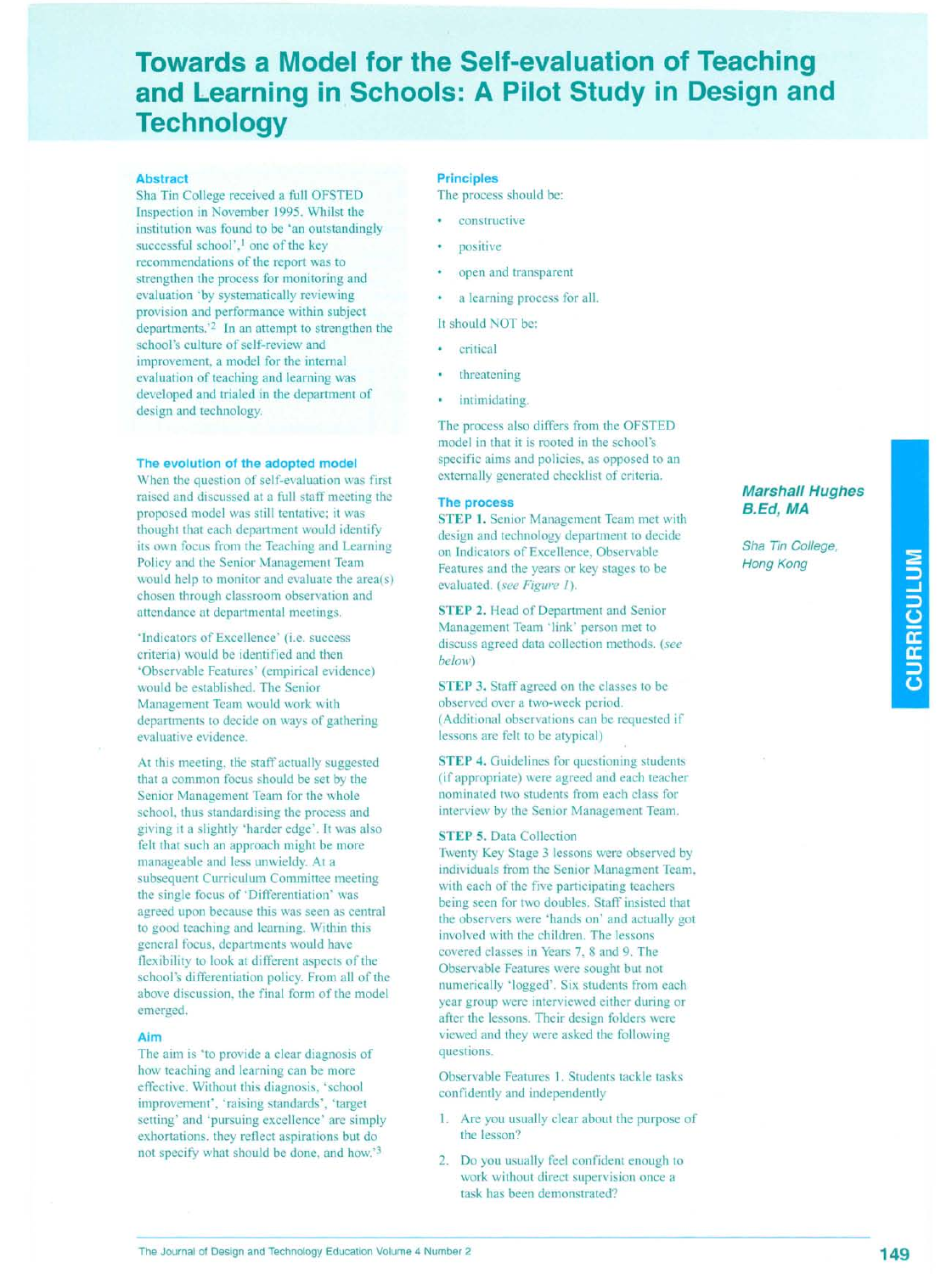# **Towards a Model for the Self-evaluation of Teaching and Learning in Schools: A Pilot Study in Design and Technology**



Figure 1

**CURRICULUM** 

- 3. Are you happy to get help if you need it from:
	- your teacher?
	- your friend?
	- · a technician?
- 4. If you need any materials, are you happy to get them and use them on your own, if you know where/how?
- 5. Are you happy to use equipment and machinery when you need to, assuming instruction has been given?

Observable Feature 2. Broad positive feedback is given

I. In what ways does your teacher encourage you?

Observable Feature 3. Quality products (or part products) are produced by the students

- 1. Are you pleased with/proud of what you have made?
- 2. What are the good points about what you have made?
- 3. Is there anything you would like to do to improve it?

4. Do you usually want to keep/use/eat what you have produced?

## STEP 6. Feedback

Brief oral feedback was given to the teacher, immediately after every lesson. A draft written report was given to the head of department within one week of the final observation. No teachers were mentioned by name.

The report was amended through negotiation then circulated to staff for discussion at an extraordinary departmental meeting to:

- discuss findings
- draw up targets for the next two years
- provide SMT with feedback on the process.

### **Outcome**

The final report was a two page document with appendices. It contained a four point summary which commented very positively on quality of lessons, relationships, student response and learning environment. The final section contained five recommendations for follow-up and improvement and these are being built into the department's Development